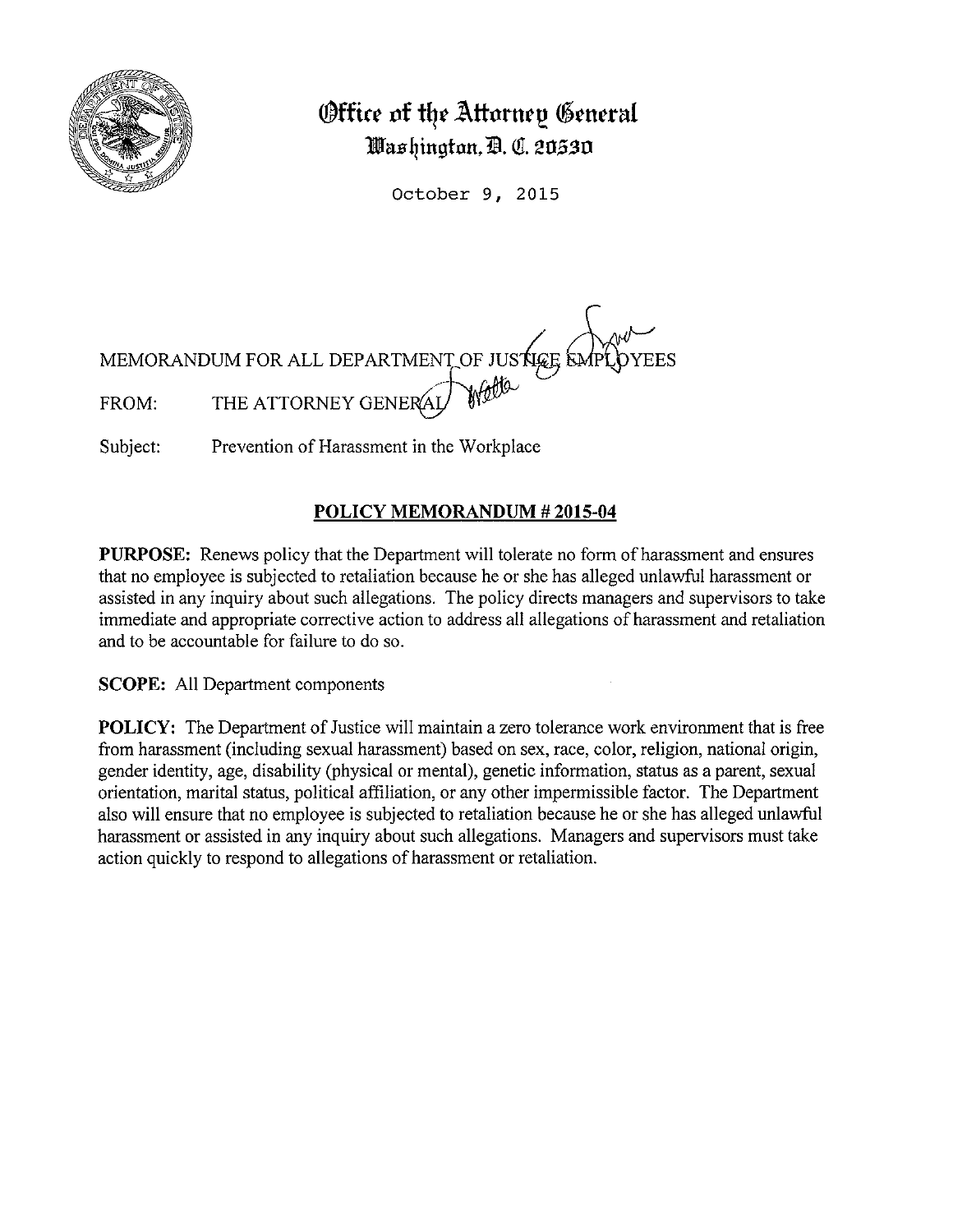I want to take this opportunity to reiterate the Department of Justice policy of maintaining a work environment that is free from harassment (including sexual harassment) based on sex, race, color, religion, national origin, gender identity, age, disability (physical or mental), genetic information, status as a parent, sexual orientation, marital status, political affiliation, or any other impermissible factor. It is also the Department's policy to ensure that no employee is subjected to retaliation because he or she has alleged unlawful harassment or assisted in any inquiry about such allegations. The Department will tolerate no form of harassment and will take immediate and appropriate corrective action to address it.

Harassing conduct is defined as any unwelcome verbal or physical conduct that is based on any of the above-referenced characteristics when this conduct explicitly or implicitly affects an individual's employment; unreasonably interferes with an individual's work performance; or creates an intimidating, hostile, or offensive work environment.

To enforce this zero tolerance policy, the Department will treat harassing conduct as misconduct, even if it does not rise to the level of harassment actionable under Title VII of the Civil Rights Act of 1964, as amended. The Department will not wait for a pattern of offensive conduct to emerge before addressing claims of harassment. Rather, the Department will act before the harassing conduct is so pervasive and offensive as to constitute a hostile environment. Even where a single utterance of an ethnic, sexual, racial, or other offensive epithet may not be severe enough to constitute unlawful harassment in violation of Title VII, it is the Department's view that such conduct must be prevented whenever possible through awareness, robust policies and effective and appropriate follow-up, investigation, and enforcement of the zero tolerance policy. The Department will not tolerate retaliation against any employee for making a good-faith report of harassing conduct or for participating in any inquiry about such a report.

Any employee who believes that he or she has been subjected to harassment should report such behavior immediately to a supervisor or higher level manager, the personnel officer in their office, or the individuals identified by their office to manage harassment allegations. Employees may also seek assistance from their Equal Employment Opportunity Office, the Office of Professional Responsibility, or the Office of the Inspector General. In addition, employees in a collective bargaining unit may seek assistance through appropriate provisions of their collective bargaining agreement. Employees who want to file a formal complaint of harassment and preserve their legal rights must contact their component's Office of Equal Employment Opportunity within 45 days of the alleged unlawful harassment. The Department will protect the confidentiality of employees bringing harassment claims to the extent possible.